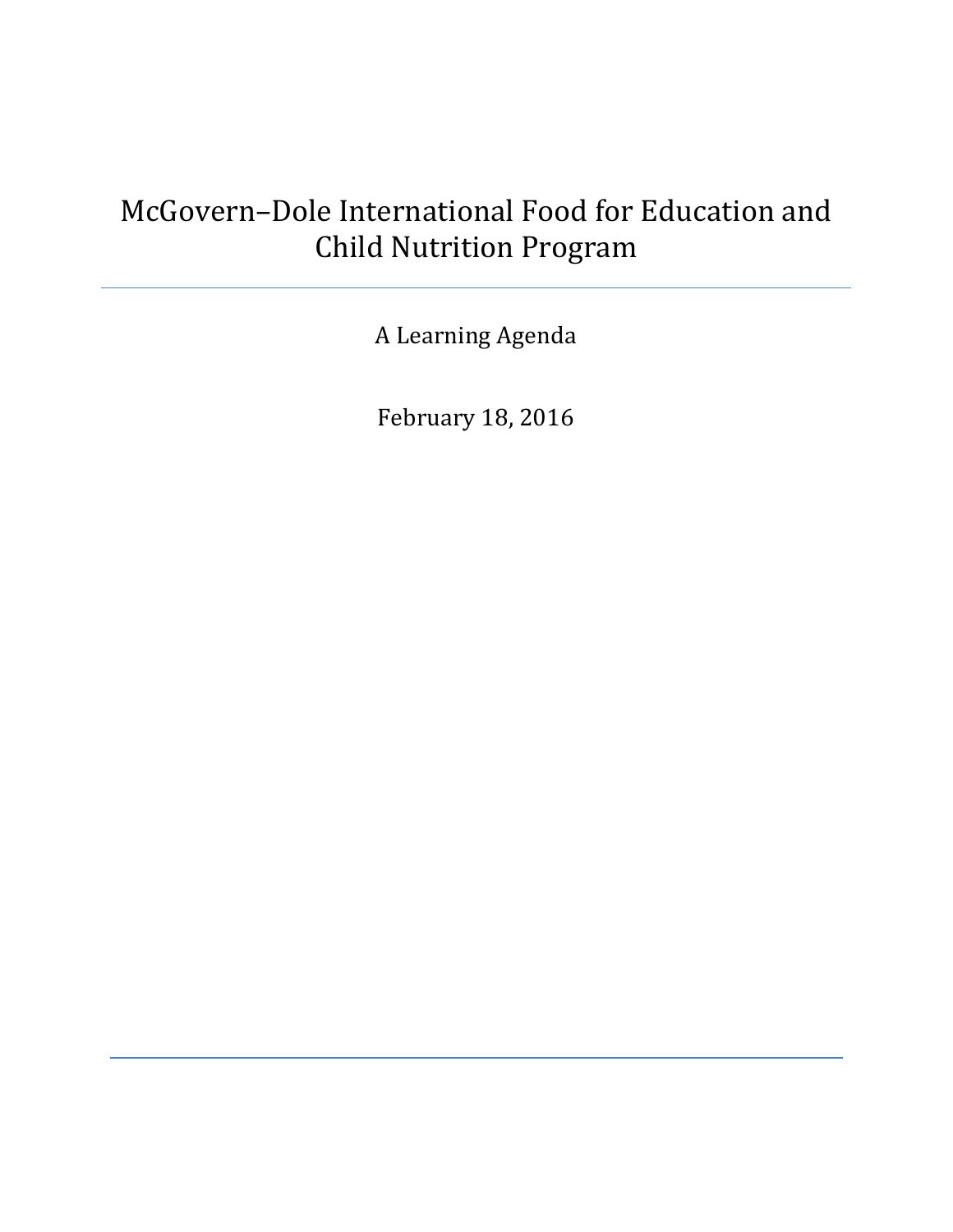# **Objective of the School Meals Learning Agenda**

The Foreign Agricultural Service's (FAS) Office of Capacity Building and Development (OCBD) created the School Meals Learning Agenda for the McGovern-Dole (MGD) International Food for Education and Child Nutrition program, as a tool to highlight key research and evaluation questions in the area of school meals. The key research and evaluation questions highlighted in the Learning Agenda are intended to identify gaps in the knowledge base within the school meals literature that should be addressed as a matter of priority. The Learning Agenda was designed to address key research and evaluation questions that align not only with the theory of change outlined in the MGD program-level Results Framework, but also the broader school meals program theory. Collectively, addressing the school meals evidence gaps will improve the design and implementation of interventions, and ultimately lead to improvements in education and nutrition for children and the sustainability of school meal programs.

A substantial body of literature exists in the area of school meals. However, key gaps in the knowledge base remain on which interventions, or combination of interventions, have the greatest impact, are the most cost-effective, lead to long-term benefits, and improve the sustainability of school meal programs. Decreasing the evidence gaps is key to prioritizing limited and often scarce resources and developing effective school meal programs and policies. As school meal programs are implemented around the world in high and upper-middle income countries and in low to lower-middle income countries using various modalities and at differing levels of scale and targeting, closing the evidence gaps is critical

The school meals theory of change and impact pathways is complex. Evidence demonstrates an effect of school meals on educational outcomes including school participation, school



The McGovern-Dole International Food for Education and Child Nutrition Program supports education, child development, and food security in low-income, fooddeficit countries around the globe. The program provides for the donation of U.S. agricultural commodities, as well as financial and technical assistance, to support school meals and maternal and child nutrition projects.

The McGovern-Dole Program is named in honor of Ambassador and former U.S. Senator George McGovern and former U.S. Senator Robert Dole in recognition of their tireless efforts to eradicate childhood hunger.

performance, and cognitive development (specifically memory), in addition to strengthening linkages to complementary health and nutrition interventions, such as micronutrient fortification, deworming, and water and sanitation interventions. Take-home rations, which have also been provided as components of school meal programs, show effects on children's attendance at school, particularly among girls, but also on the nutrition of younger children in the home. Further, the more recent focus on linking school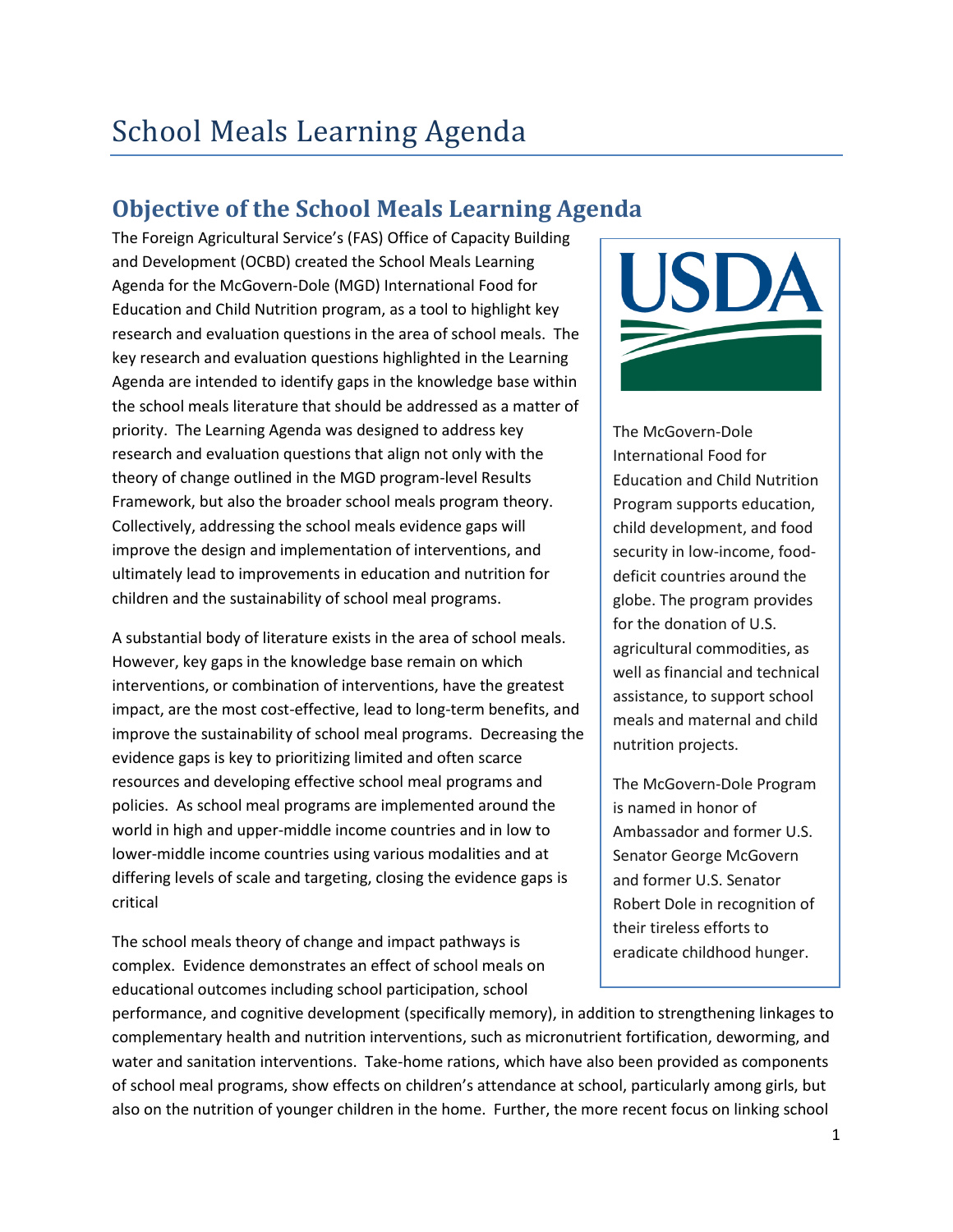meal programs with local agricultural markets, often referred to as "Home-Grown School Feeding" and "local and regional procurement," introduces additional impact pathways that can have an effect on the local economy, jobs, and agricultural production. The Learning Agenda provides a research platform to systematically study the complex linkages between school meals and the health, education, nutrition, and agricultural sector outcomes.

FAS will use the Learning Agenda to prioritize research and evaluation activities in future years. FAS also hopes that other governments, implementing organizations, international organizations, research institutions, and academics will use the Learning Agenda to prioritize school meals research with the aim of collectively closing the evidence gaps and improving the impact and sustainability of school meal programs.

# **Development of the Learning Agenda**

The Learning Agenda was developed through systematic reviews and consultations with researchers, academics, policy-makers, and practitioners with expertise in implementing school meal, health, nutrition, and education interventions from a wide range of organizations, research institutions, and universities.

To reflect the complexities of school meal programs and the linkages between school meals and other interventions, the Learning Agenda is organized around four primary themes: education, nutrition, health, and agriculture. In addition to the organization around the four central themes, the Learning Agenda considers important cross-cutting themes that the evidence shows can influence school meal outcomes, such as gender and target age groups.

## **Measurement and Methodological Gaps**

There are specific measurement and methodological gaps in the current literature that are not identified as specific research and evaluation questions in the Learning Agenda, but are key to informing the design of future studies aimed to address the literature gaps. The current literature on school meals is often characterized by studies with small sample sizes, short duration, and implemented in limited contexts. More longitudinal studies conducted at scale and designed to measure the long-term impacts of school meal programs are needed across the health, nutrition, education, and agricultural sectors. In addition, studies conducted across a variety of contexts are necessary in order to understand why and how context matters.

There is a significant need for research that generates economic evaluation evidence that considers cost-effectiveness of different school meal modalities, nutritional composition of meals and products, local procurement, and new technologies. There is also a need for consistency in the measurement of educational outcomes, in addition to a focus on the measurement and standards of health and nutrition outcomes for children over the age of five. It is well understood, for example, that the greatest health and nutritional benefits occur in children under the age of five. However, gains in health and nutrition status may be achieved and/or sustained in children over the age of five. Limited research exists on the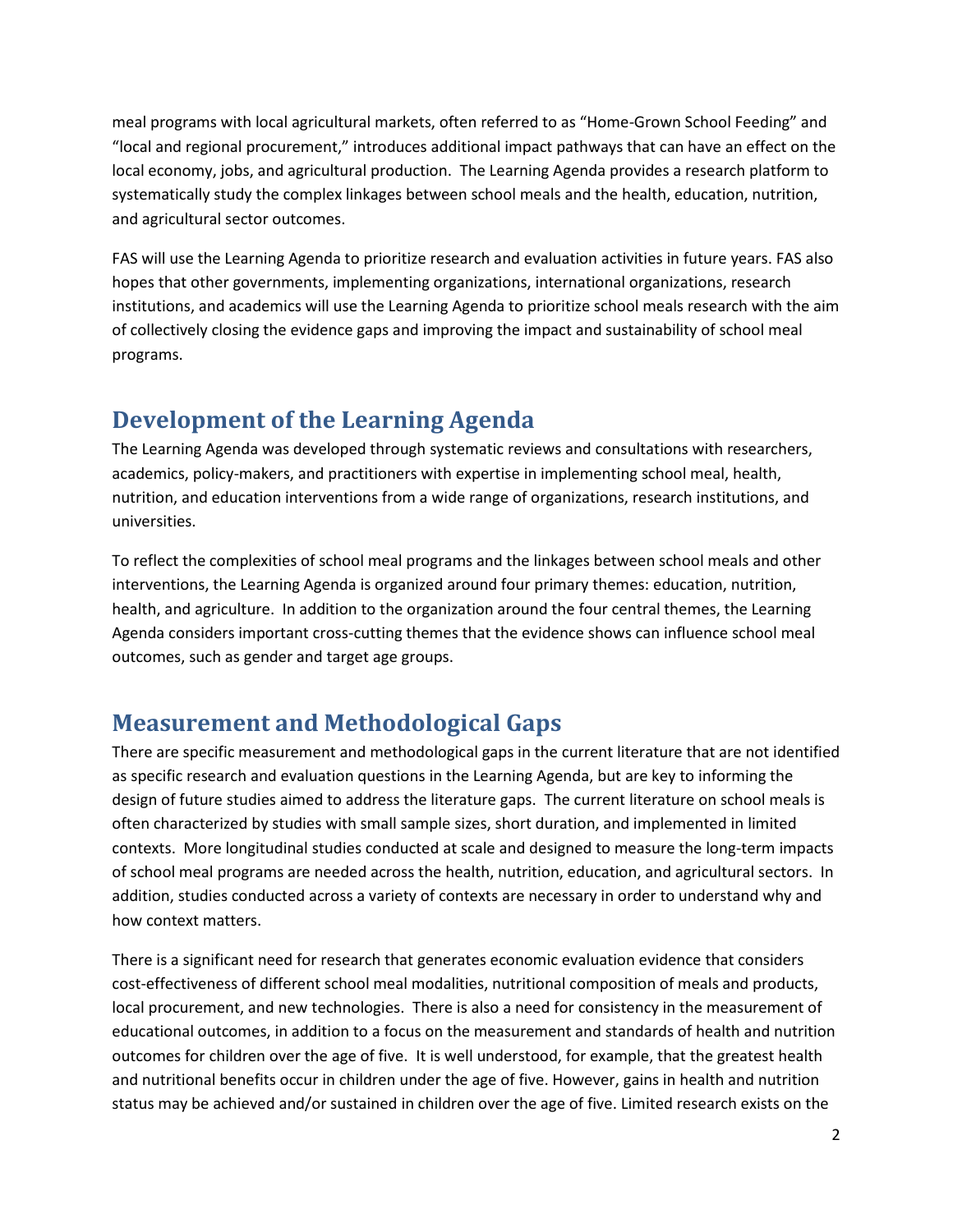physical growth and health impacts for children over five, including the studies that assess the minimum acceptable diet for this population of children.

# **Evidence Gaps**

The research questions outlined in this section are familiar questions of school meal effectiveness. An important distinction between the questions of effectiveness outlined in the Learning Agenda, and previously published studies of effectiveness, is that the Learning Agenda seeks to address the gap in evidence of effectiveness at scale. The results from three systematic reviews commissioned by FAS and additional published literature indicate that the reliability and validity of results is often low due to small sample sizes and short duration of the study. The inherent features of the Learning Agenda questions are to measure school meal program interventions at scale and over time.

Another key objective of the Learning Agenda is to provide additional evidence to high-level impacts of school meal programs on student learning and cognition. The research literature includes a number of studies that demonstrate school meal programs can increase short-term measures of school participation, including enrollment and attendance, but research has produced less compelling results on the effect of school meals on actual student learning<sup>1</sup>. Furthermore, there have been no rigorous evaluations of the long-term impacts of school meal programs on economic productivity, morbidity and mortality, and any spillover effects on to the next generation.

The Learning Agenda is segmented into five general categories of outcome inquiry. The first section focuses on the broad systematic level of outcomes of school meal programs, while the remaining four sections focus on areas of outcomes relevant to school meal interventions including: education, health, nutrition, and agriculture. The research questions presented are followed by an overarching discussion of the ways in which sustainability fits into the School Meals Learning Agenda.

### **SCHOOL MEAL PROGRAM IMPLEMENTATION**

There is a variety of interventions and implementation systems that comprise international school meal programs. Each system requires a set of complex stakeholder relationships that are often region or country specific and therefore difficult to measure and compare. Over the past five years, the McGovern-Dole Program alone has worked with 24 implementing partners to leverage U.S. agricultural food commodities, as well as financial and technical resources, to provide assistance to numerous school systems in developing countries. These partners in turn must cultivate bilateral, municipal, and community relationships in order to coordinate efforts and to maximize the impact of school meals on health, education, and nutritional outcomes. The research questions presented in this section focus on the systems required to leverage resources and improve the sustainability, effectiveness, and overall impact, both short and long-term, of school meal programs.

### **Key Questions:**

 $^1$  The studies have largely been limited by small sample sizes and lack of standardization regarding measures of learning.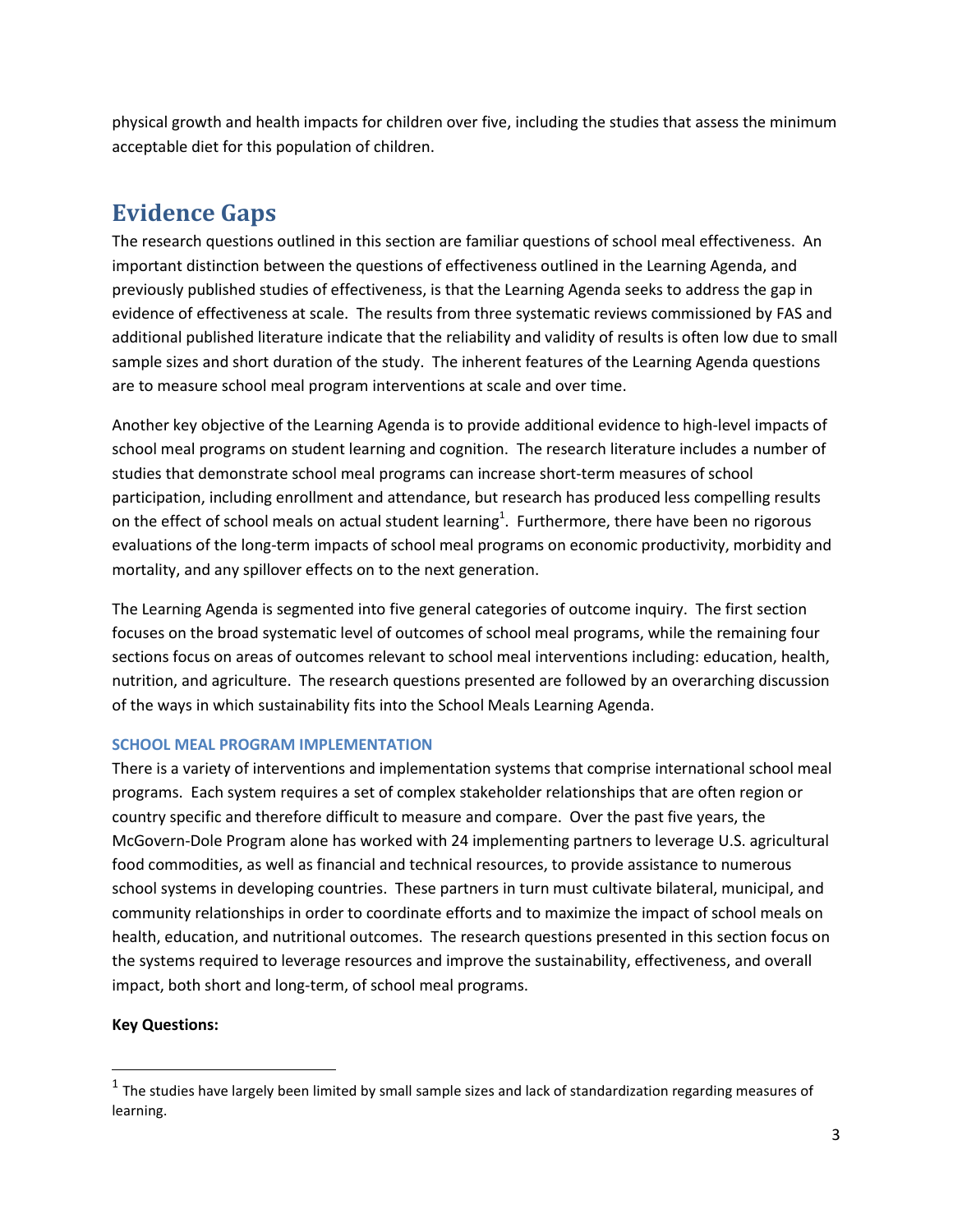- 1. What are the key institutions (i.e. international, national, provincial/district and local stakeholders) and governance structures required to effectively deliver, implement, and sustain school meal interventions? What relationship structures among these institutions yield the most successful and effective school meal programs?
- 2. What community-level systems of governance and management are required for the successful implementation and sustainability of school meal programs?
- 3. Which components of school meal programs, including food production, procurement, and preparation of meals, are the most sustainable in terms of operational efficiency and why? Does the cost-effectiveness of these programs change over time and if so, how and why?
- 4. What variables impact the resiliency of school meal program community support systems and in what ways?
- 5. What types of incentives (and in which contexts) are the most effective at securing local or national government investment into school meal programs? What are the barriers and challenges in securing investment?
- 6. What are the most effective methods for ensuring food safety within school meal programs taking into consideration the different systems of national, regional, local and community governance?
- 7. What aspects of school meal interventions are the most sensitive to internal and external system pressures? For example, internal pressures may include changes in policy related to human resources and external pressures may include fluctuations in local agriculture commodity prices. Moreover, are there combinations of interventions that are more or less resilient to these pressures?
- 8. What are the most successful policies affecting the success of school meal programs, and what are the necessary conditions for these policies to be implemented and to be effective?
- 9. In what ways do school meal programs impact health equity in terms of poverty, gender, or geography?
- 10. How do health and educational outcomes linked to school meal programs differ in rural versus urban school settings?

### **EDUCATION/LITERACY EVIDENCE GAPS**

Existing literature on educational outcomes linked to school meals indicate a significant correlation between school meals and positive impacts on school participation, measured through attendance and enrollment. Research has also shown a greater effect on girls. The evidence correlating school meals, cognitive function and learning achievement is more limited, with some indication that there is little to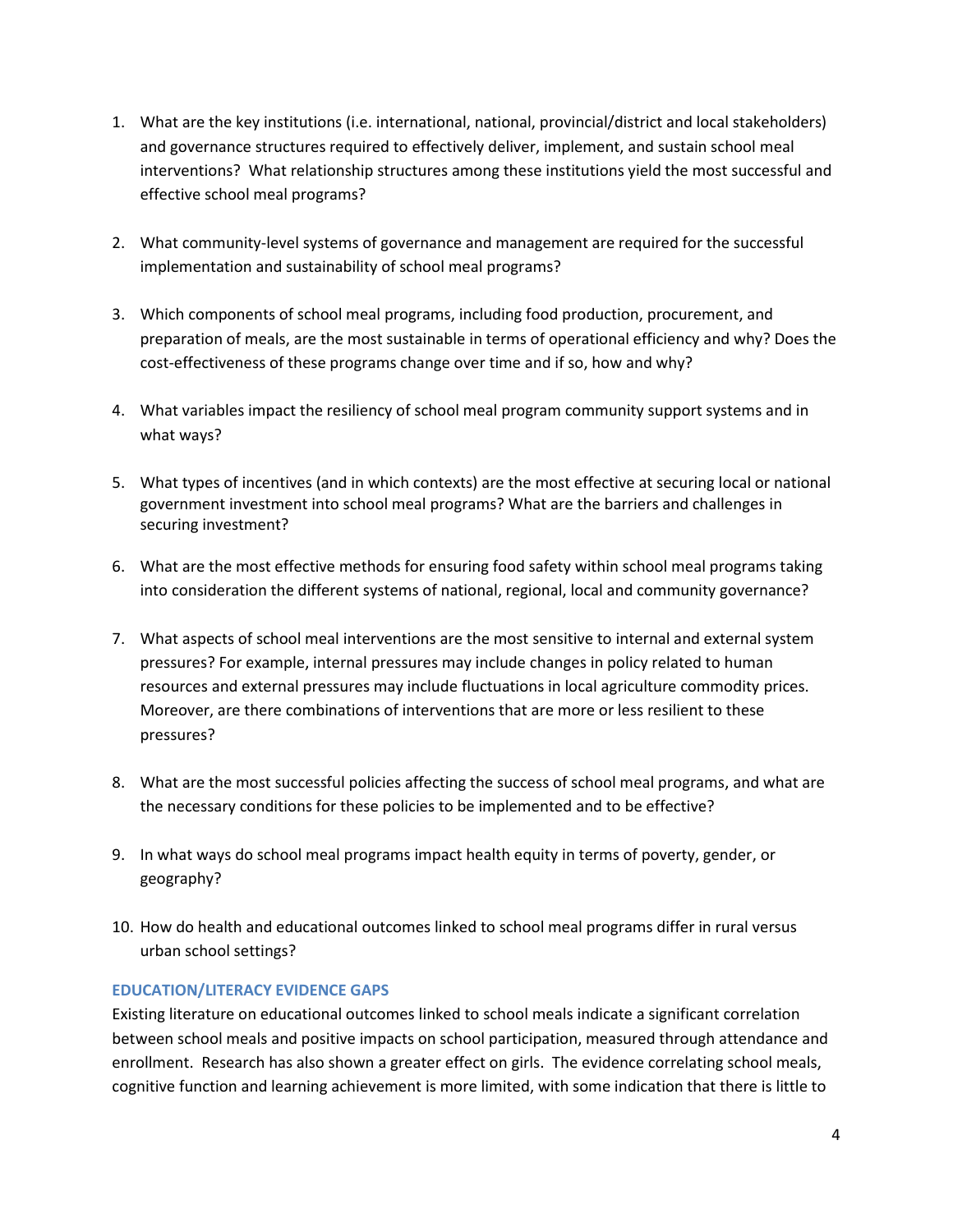no effect across the combined school meal interventions of in-school meals and take-home rations. However, the provision of take-home rations correlated with a greater effect on educational outcomes than the in-school provision of food. Generally, learning takes longer to materialize and observe through the limited short-term studies available. In addition, the achievement pathway for learning may be less direct than school participation because of the dependence on education quality. In terms of cognitive development, studies are limited primarily to memory outcomes, with evidence lacking related to verbal fluency and reasoning.

There are multiple ways to increase student attendance with school meals being just one.<sup>2</sup> The complexity of interactions when measuring educational outcomes of school aged children is evident and the literature suggests that school meals may be one valuable tool in a range of instruments to achieve a more effective education system. For example, the literature indicates school meal programs may be more effective if combined with quality education programs, including an appropriate curriculum, quality teachers, high teacher to student ratios, and suitable textbooks. Further, for optimal results, school meals and quality education systems may need to be implemented in combination with supplementary services such as health and nutrition interventions.

A solid understanding of the desired intermediary outcomes and community context is essential in the selection of an intervention or combination of interventions and in the interpretation of evaluation results.<sup>3</sup> For example, the impact of school meals is larger when school participation rates are low and nutritional deficits are high. However, if school attendance is already satisfactory and nutritional deficits are high, a health intervention providing nutritional supplements may be a more cost-effective way to address nutritional deficiencies. Additionally, if poor school performance is attributed to poor quality instruction and/or a lack of teaching resources, interventions that directly target school quality and instruction may be more effective at achieving educational improvements.

Researchers consulted during the development of this Learning Agenda agreed on several additional educational outcomes linked to school meal programs or interventions supplementing school meals. For example, providing breakfast or mid-morning meals produces better student concentration than just the provision of lunch. Also, access to light and reliable electricity is linked to improved school performance. In addition, school enrollment is positively impacted by better, more reliable teacher housing, as well as interventions designed to improve safety and security, like improving transportation or providing separate latrines for students and teachers by gender. Finally, according to researchers there is discussion in the literature on the importance of the language of instruction and the provision of culturally appropriate learning materials. However, there is still debate surrounding the right context for its implementation or the right combination with other interventions.

The research questions listed below were designed first and foremost to address issues of effectiveness. In addition, there are two other important research domains: (1) process and context evaluations that

<sup>&</sup>lt;sup>2</sup> Sarah W. Adelman, Daniel O. Gilligan, and Kim Lehrer (2008). How effective are food for education programs? : a critical assessment of the evidence from developing countries. Food policy review vol. 9

 $^3$  Sarah W. Adelman, Daniel O. Gilligan, and Kim Lehrer (2008). How effective are food for education programs? : a critical assessment of the evidence from developing countries. Food policy review vol. 9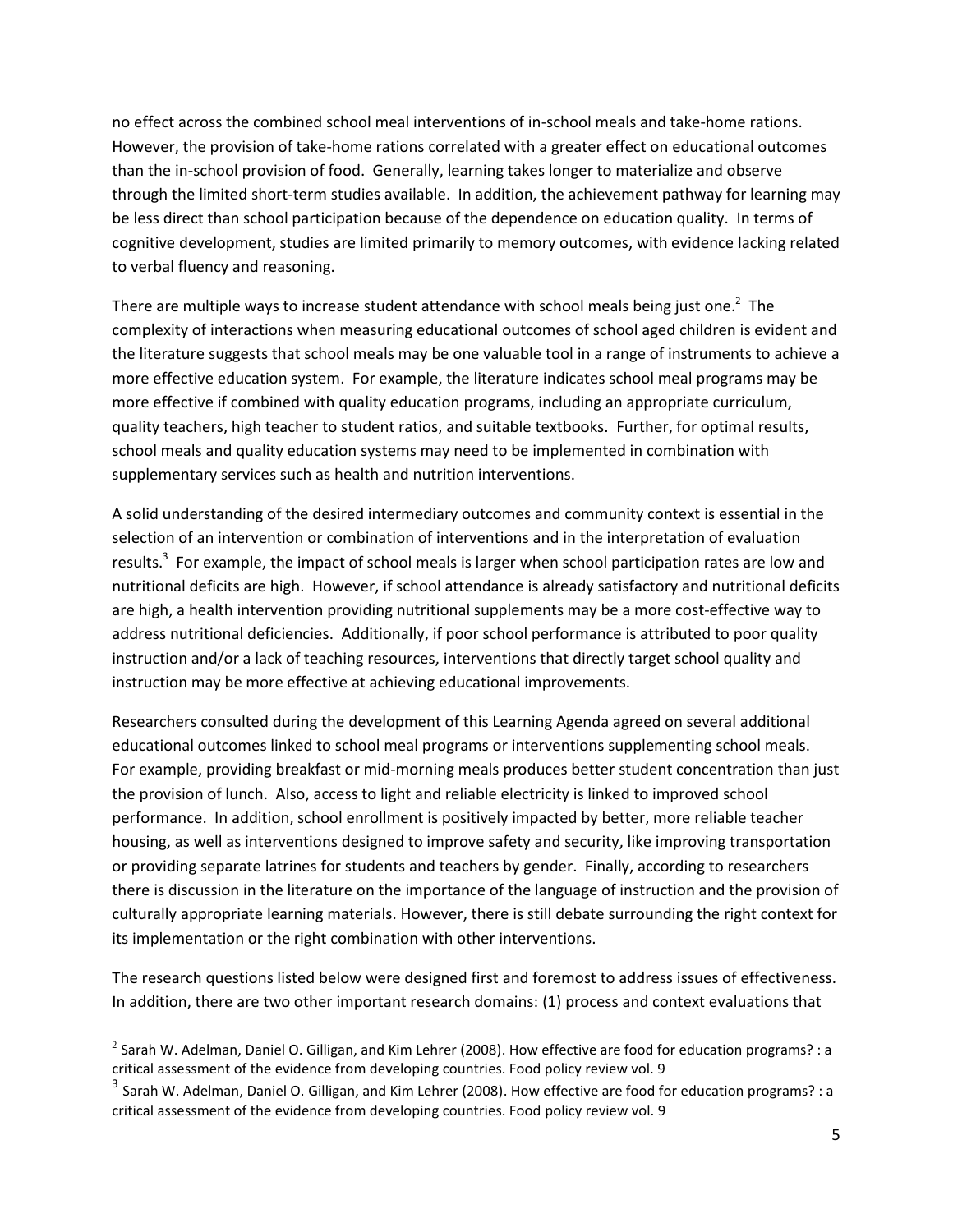provide qualitative data to answer the 'why' and 'how'; and (2) economic evaluation data that provides critical evidence on cost-effectiveness, cost-benefit, and value for money. In order to avoid repetition, each question outlined below would also include a qualitative research component, and when applicable, an economic evaluation component.

#### **Key Questions:**

- 1. In what ways do the combination of school meal interventions and educational interventions improve education and literacy levels? How can these combinations improve cost-effectiveness?
- 2. What school meal modality (breakfast, lunch, snack, or a combination thereof) is the most effective at improving immediate outcomes, such as attendance or concentration, versus longer-term outcomes, such as cognitive development or learning achievement?
- 3. How do educational outcomes linked to school meal interventions among preschool children compare with the impacts among primary school aged children? What factors affect any differences in outcomes?
- 4. What are the differences in educational outcomes from school meal programs between children from families living below the national poverty line and those above the poverty line?
- 5. What are the differences in educational outcomes from school meal programs between malnourished or undernourished children and those who are not?
- 6. What are the long-term impacts of school meals on economic productivity and well being into adulthood?
- 7. In what ways do school meal interventions impact the resources of teachers, such as classroom time, teacher incentives, and teacher capacity?
- 8. What is the impact on educational outcomes of school meal program interventions that require teachers to deliver health and nutrition curriculum, or training in a school setting, in addition to the standard academic curriculum?

#### **HEALTH EVIDENCE GAPS**

 $\overline{\phantom{a}}$ 

This Learning Agenda considers both the physical health, as well as educational outcomes of schoolaged children. Specific emphasis is given to linking the health implications of malaria, deworming, and water, sanitation, and hygiene (WASH) interventions with educational outcomes and school meal programs. Preventable diseases like malaria contribute to significant declines in school attendance. It is estimated that malaria alone accounts for 13-50 percent of school days missed per year.<sup>4</sup> Prevention

<sup>&</sup>lt;sup>4</sup> UNICEF and WFP (2005). The Essential Package: Twelve Interventions to Improve the Health and Nutrition of School-Age Children.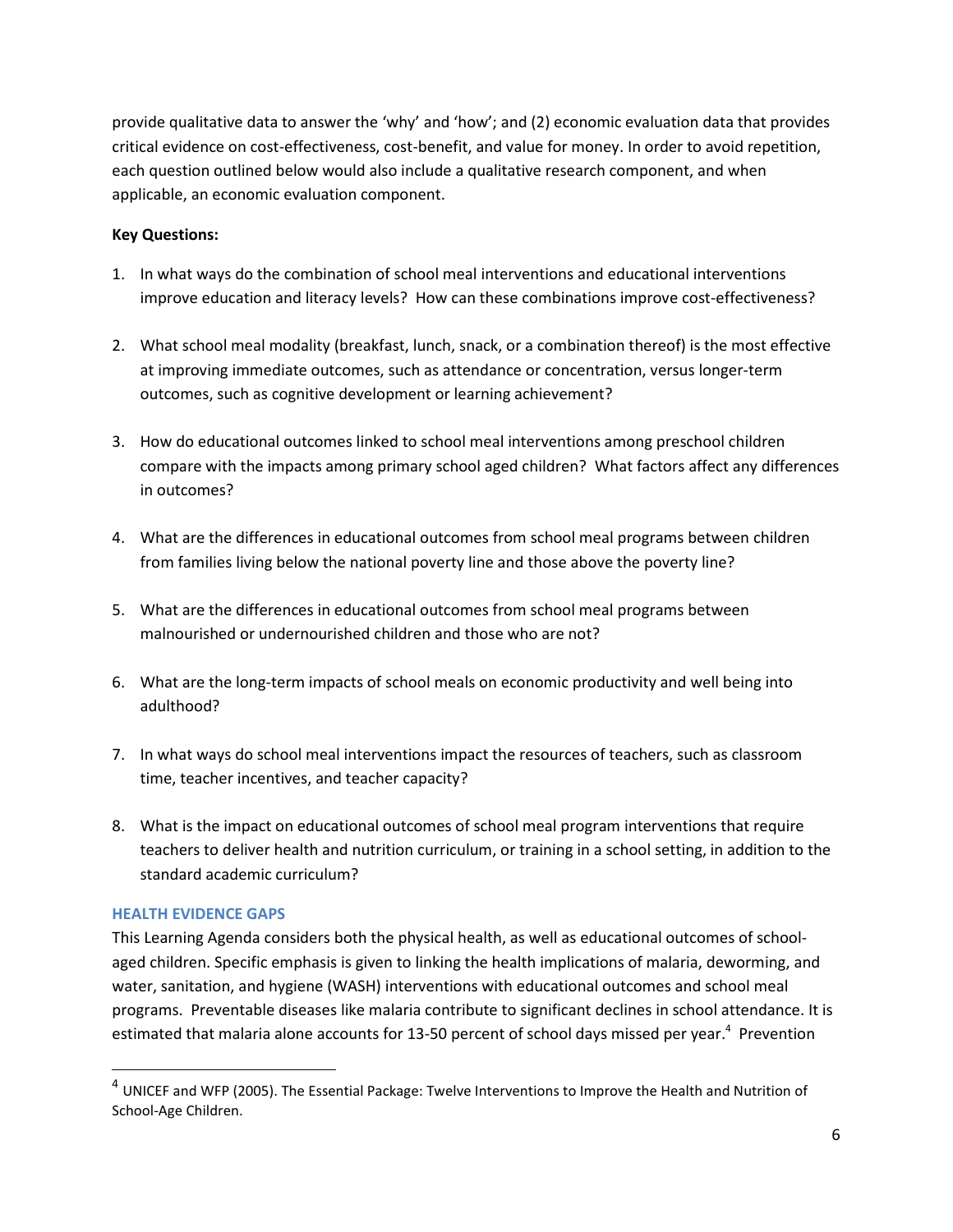activities delivered in school settings, such as the distribution of bed nets and education on malaria risk factors, symptoms, and treatment have been very successful at decreasing malaria rates. Other preventative interventions, such as human immunodeficiency virus (HIV) education among school-aged children, have also contributed to a decrease in high burden diseases such as HIV and tuberculosis. The delivery of common disease treatments in a school setting has proven to have high levels of acceptability by students, parents, and teachers, to be efficient to administer, and cost-effective. A review of relevant literature indicates that malaria treatment positively correlates with increased math and language test scores of school children, with chloroquine treatment demonstrating the greatest impact.

According to the World Health Organization (WHO) and the United Nations International Children's Emergency Fund (UNICEF), more than 32 percent of the world's population (2.4 billion people) in 2015 still lack access to improved sanitation facilities, and 663 million people still use unimproved drinking water sources.<sup>5</sup> The United Nations estimates that more than 340,000 children under five (almost 1,000 per day) die annually from diarrheal diseases due to poor sanitation, poor hygiene, or unsafe drinking water. In addition to saving lives, research has shown that WASH interventions positively correlate with improved educational outcomes such as increased enrollment and reduced school absences and dropouts, particularly among girls. Further, research shows that these positive outcomes result from a combination of all WASH interventions, including hand washing, water quality, water supply, and sanitation as opposed to a subset of WASH interventions with water supply a determining factor in success. The impact of WASH programs on student health is less understood and little is known about the sustainability of school-based WASH programs.

Stunting is a condition that affects an estimated 171 million children (167 million in developing countries). Globally, childhood stunting decreased from 39.7 percent in 1990 to 26.7 percent in 2010. In Africa, stunting has remained relatively consistent since 1990 (approximately 40 percent) and little improvement is anticipated.<sup>6</sup> Stunting starts before birth and is caused by many factors including poor maternal nutrition, poor meal practices, poor food quality, and frequent infections that can slow down growth.<sup>7</sup> Given that many school age children are stunted when they start school, and stunting cannot be reversed, school meal programs have limited value at increasing growth. However, little is known about the effect of school meals in combination with health interventions that can decrease infections (i.e. deworming) on mitigating stunting during the second growth spurt that occurs in adolescence.

Over 270 million preschool-age children and over 600 million school-age children live in areas where soil-transmitted helminthes caused by parasitic worms are intensively transmitted, and are in need of treatment and preventive interventions. Deworming programs are relatively easy to implement in school settings. Teachers need only a few hours of training to understand the rationale for deworming,

<sup>6</sup> Onis M, Blössner M, Elaine Borghi (2012). Prevalence and trends of stunting among preschool children, 1990– 2020. Public Health Nutrition, vol 15, issue 1, Jan 2012.

<sup>&</sup>lt;sup>5</sup> United Nations (2015). The Millennium Development Goals Report 2015; United Nations: New York, NY, USA.

<sup>7&</sup>lt;br>http://data.unicef.org/nutrition/malnutrition.html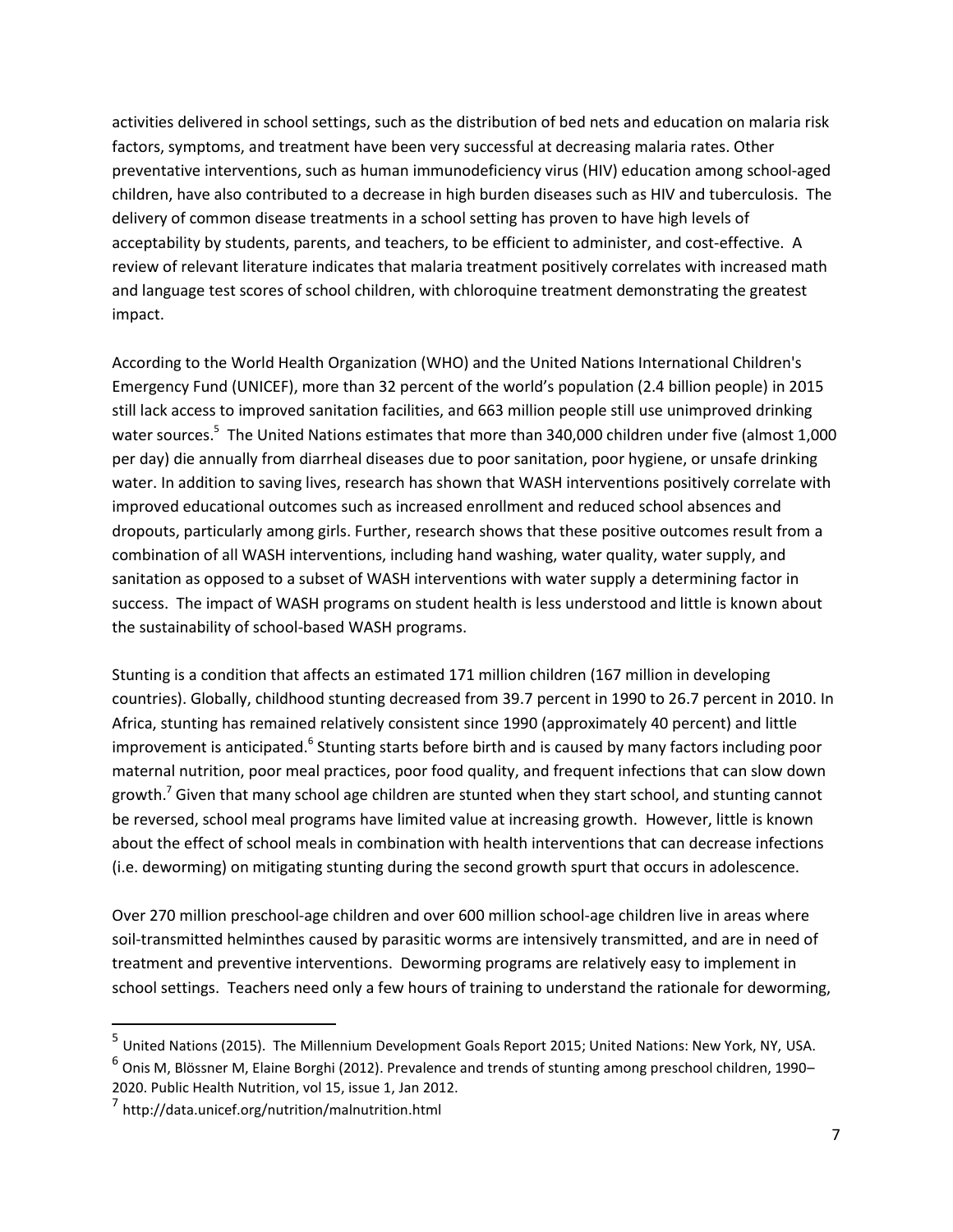to learn how to give out the pills, and how to keep a record of their distribution.<sup>8</sup> Although deworming outcomes in school settings are based on a limited number of countries, indications are that it has minimal impact on school attendance. However, the limited research does indicate some impact on improving weight, physical well-being, and cognition. Further research is needed on the effectiveness of deworming interventions in various prevalence settings and on the cost-benefit of deworming at various prevalence levels.

The various combinations of health treatment and prevention interventions coupled with school meals are largely known to be effective in achieving program outcomes of increased student attendance and enrollment. However, the most cost-effective combinations and frequency across various socioeconomic and age groups are less understood. Moreover, the long-term impacts on literacy and cognition are uncertain.

#### **Key Questions:**

- 1. Which combination of school meal programs and disease treatment (i.e. malaria) and/or prevention interventions (i.e. diarrheal illnesses) reduce and/or prevent health related absences?
- 2. What are the impacts of using local health resources (i.e. local community nurses) to deliver health interventions through school meal programs?
- 3. How does the provision of public health training and services to children in a school setting compare with other avenues of similar service delivery in terms of health outcomes and behavior change? What are the specific variables that affect the differences in outcomes?
- 4. What systems of community health care governance are the most effective at sustaining the delivery of health interventions through school meal programs?
- 5. How do WASH programs impact learning and literacy outcomes?
- 6. What are the impacts of providing WASH infrastructure for adolescent girls and what are the best ways to quantify these impacts?
- 7. What are the best practices in sustaining WASH interventions delivered through a school meal programs? What are effective exit strategies used by programs to ensure sustainability after donor funding has been removed?
- 8. Over the long-term (greater than two years), how effective are deworming interventions, in combination with school meals in mitigating stunting during the second growth spurt occurring in adolescence?

<sup>&</sup>lt;sup>8</sup> Deworm the World (2010). School-Based Deworming: A Planner's Guide to Proposal Development for National School-Based Deworming Programs.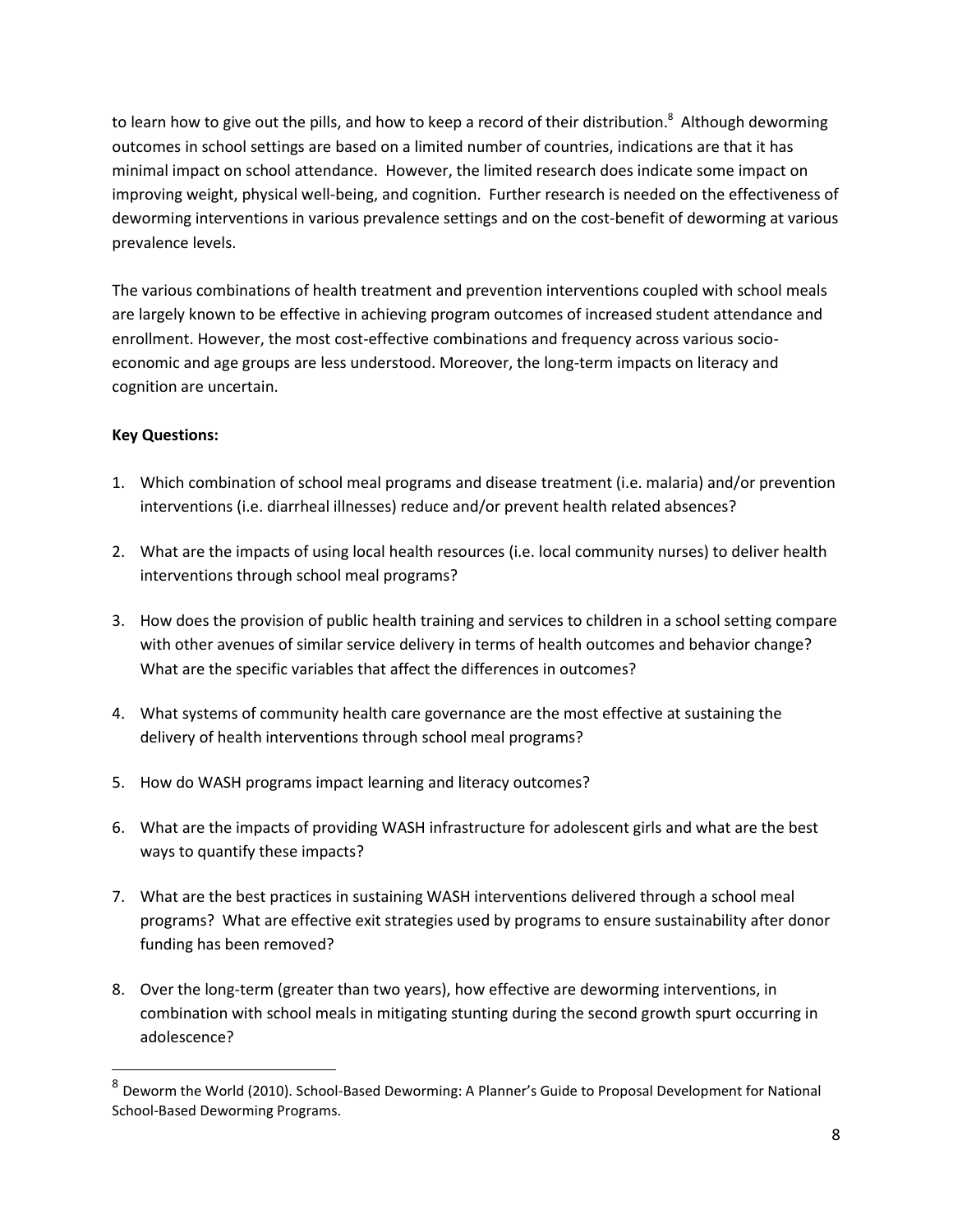- 9. What is the effect of school meals on the growth of school-aged children who are malnourished compared to adequately nourished children?
- 10. What intergenerational effects (i.e. low birth weight) do school meal programs have on the children of females who were enrolled in school meal programs?
- 11. What are the priority health interventions that are required to meet specific program outcomes? For example, if an outcome of a school meal program is to increase the body mass index (BMI), what are the necessary health interventions that must be in place to achieve this outcome?

#### **NUTRITION EVIDENCE GAPS**

The MGD program results framework recognizes that improved nutrition and knowledge of nutrition will support the ultimate objective of improving literacy in school-aged children by reducing health related absences and improving attendance. A recent analysis of school meal programs by the World Food Program (WFP) recommended fortified foods as a routine part of school-based programs.<sup>9</sup> The WFP made clear that a major gap in the evidence is identifying the operational challenges and facilitators of success associated with delivering micronutrient programs in school settings (versus health care settings).<sup>10</sup>

There remains a substantial gap in the evidence about micronutrient supplementation among children beyond the common "first thousand days." Justifiably, nutritional interventions have focused on ensuring that pregnant women, infant, and young children during the first two-year postpartum period, receive essential micronutrients. There is a lack of evidence of the cost-effectiveness of micronutrient supplementation delivered through school settings for older school children (ages 15 and older), and for girls of reproductive age. However, there are other specific nutrition benefits that deserve a more indepth examination to determine what impacts beyond school attendance that nutrition may have on literacy and education. For example, there is a direct relationship between the intake of micronutrients and student energy levels. However, there may be a lack of reliable research on the effectiveness of blended fortification and how effective, iron supplements may be in impacting cognition or psychomotor skills. There is also no consistent measure to determine the efficiency and effectiveness of school meal programs on the delivery of micronutrients. In addition, the long-term benefits and costbenefit return of fortification versus supplementation are less understood in the context of improved education and health status.

#### **Key Questions:**

 $\overline{a}$ 

1. What are the immediate and long-term effects on health outcomes as a result of improved nutrition

 $9$  World Food Program (2013). State of School Feeding Worldwide.

<sup>10</sup> World Food Program (2013). State of School Feeding Worldwide.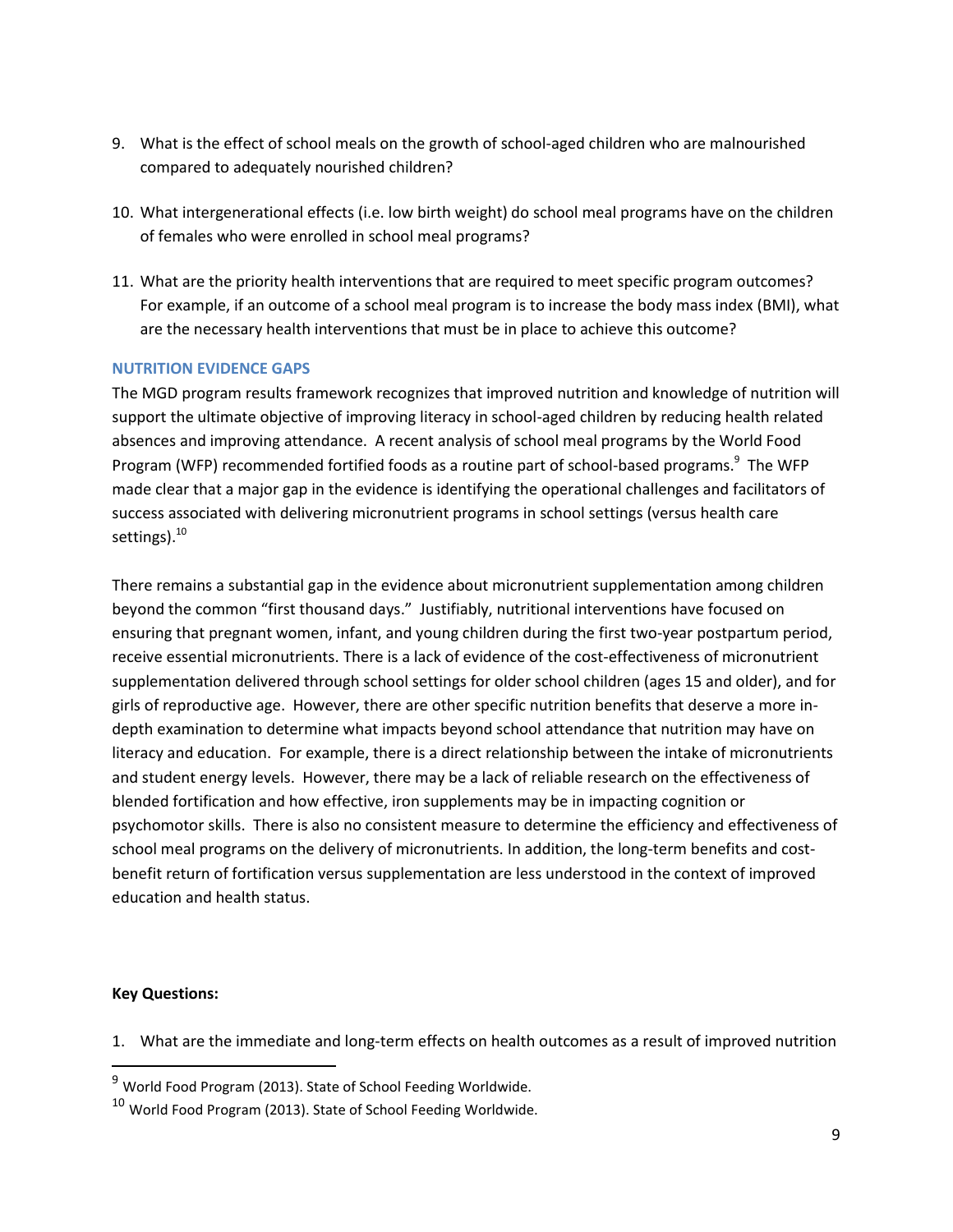between fortified school meals versus unfortified school meals?

- 2. What is the effect of school based micronutrient supplementation and/or fortification on long-term educational outcomes such cognition and knowledge acquisition?
- 3. How effective are school based micronutrient supplementation interventions at preventing and/or decreasing health related absences?
- 4. How are nutritional outcomes affected by different food sourcing modalities of school meal programs? Outcomes to consider may include iron deficiency, body mass, and other measurements or behavior changes related to nutritional intake and dietary diversity.
- 5. What are the most effective pedagogical approaches to teaching nutrition through school meal programs and to what age group?
- 6. How does the provision of nutritional training to children in a school setting compare with other avenues of similar behavior change interventions in terms of nutritional outcomes? What are the specific variables that affect the differences in outcomes?

### **AGRICULTURE EVIDENCE GAPS**

l

Food sourcing is a crucial element of school meals, both as a program input and as an area of potential economic outcomes relevant to local communities. There has not been extensive research on the impact of locally sourced and produced food, not only as it relates to nutrition and education, but also in terms of sustainability and the impact on the local agricultural production systems and markets. Similarly, the impact of school meal programs on government policies surrounding subsidies, supporting infrastructure, food diversity, and the structure of social safety nets are areas for further examination.

It is well established that school meal activities greatly benefit from private sector involvement. As far back as 2003, the WFP stated that active private-sector involvement had greatly helped develop capacity and expertise among key political and economic leaders.<sup>11</sup> The WFP stated that the early involvement of the private sector into school meal programs was critical to success and sustainability. However, the WFP also stated that more studies were needed in order to monetize the value of the private sector contribution or generate return on investment (ROI) data in order to incentivize the private sector. 12

Global and regional partnerships have emerged that are attempting to link a broad array of actors to strengthen ties between the health, education, and production or supply aspects of school meal programs. These include national governments and international agencies like the World Bank, UN Food and Agriculture Organization (FAO), the Global Partnership for Education, and WFP. For example, the Bill and Melinda Gates Foundation has supported a "structured demand" model based on a theory of

 $11$  World Food Programme (2003). Exit Strategies for School Feeding: WFP's Experience.

<sup>&</sup>lt;sup>12</sup> World Food Programme (2003). Exit Strategies for School Feeding: WFP's Experience.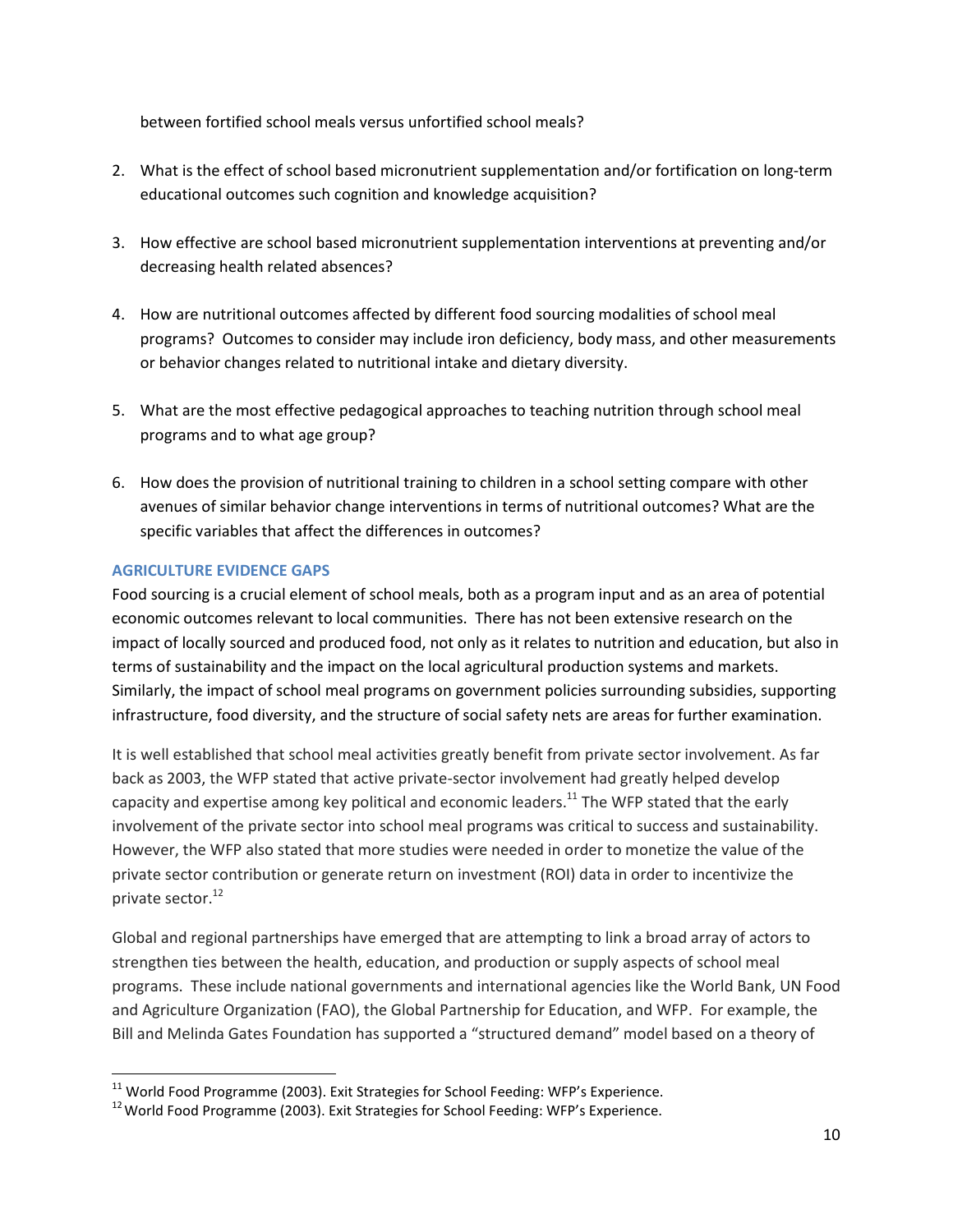change that large, predictable sources of demand, such as school meal programs, can be linked to small farmers as a way to encourage improvements to local agricultural production systems, increase quality and incomes, and reduce risk.<sup>13</sup> One well-known example of such a model is Home-Grown School Feeding (HGSF), but others exist including local and regional food aid procurement (LRP), and in India, the Public Distribution System (PDS). Studies of these systems focus on impacts on local pricing, the importance of local market analysis, and benefits to commercial food traders or middlemen.<sup>14</sup> For example, a study of HGSF in Kenya suggests that one pitfall is the overall production capacity of local systems. Often schools are located in areas not equipped with agricultural production resources, so care must be taken that systems have adequate support from local and national leadership and have ways to monitor issues related to corruption or market favoritism that can disrupt the fabric of the safety net, in this case school meals.<sup>15</sup>

The following questions explore gaps in these aspects of school meal programs relative to food sourcing and agricultural production.

### **Key Questions:**

 $\overline{a}$ 

- 1. How do the impacts of local procurement models and other community and nationally sourced models compare with those that rely on international food sources?
- 2. How can a combination of local procurement during harvest time be supplemented with international food aid to promote locally and/or nationally sustainable school meals programs?
- 3. What are the long-term impacts (five or more years) of school meal programs on local agriculture production and food safety and what variables affect these changes?
- 4. What long-term impacts do school meal programs have on local agriculture markets, employment, and infrastructure development, given the potential for a sustained and predictable demand?
- 5. What kinds of partnerships with the private sector and/or host country governments are the most effective at ensuring program sustainability? Among successful partnerships, who are the key players and what are their roles? In what contexts do private sector and/or government partnerships work best and which contexts may be more challenging?
- 6. In what ways does the additional demand of school meals impact decision making on agricultural policies related to subsidies and the promotion of diversity in production?

 $^{13}$  Simon McGrath and Qing Gu (2015). Routledge Handbook of International Education and Development.

<sup>&</sup>lt;sup>14</sup> Christopher Coles (2013). What is Known About the Impacts of Structured Demand Activities on Resilient food Systems?

<sup>&</sup>lt;sup>15</sup> Nica Langinger (2011). School Feeding Programs in Kenya: Transitioning to a Homegrown Approach.